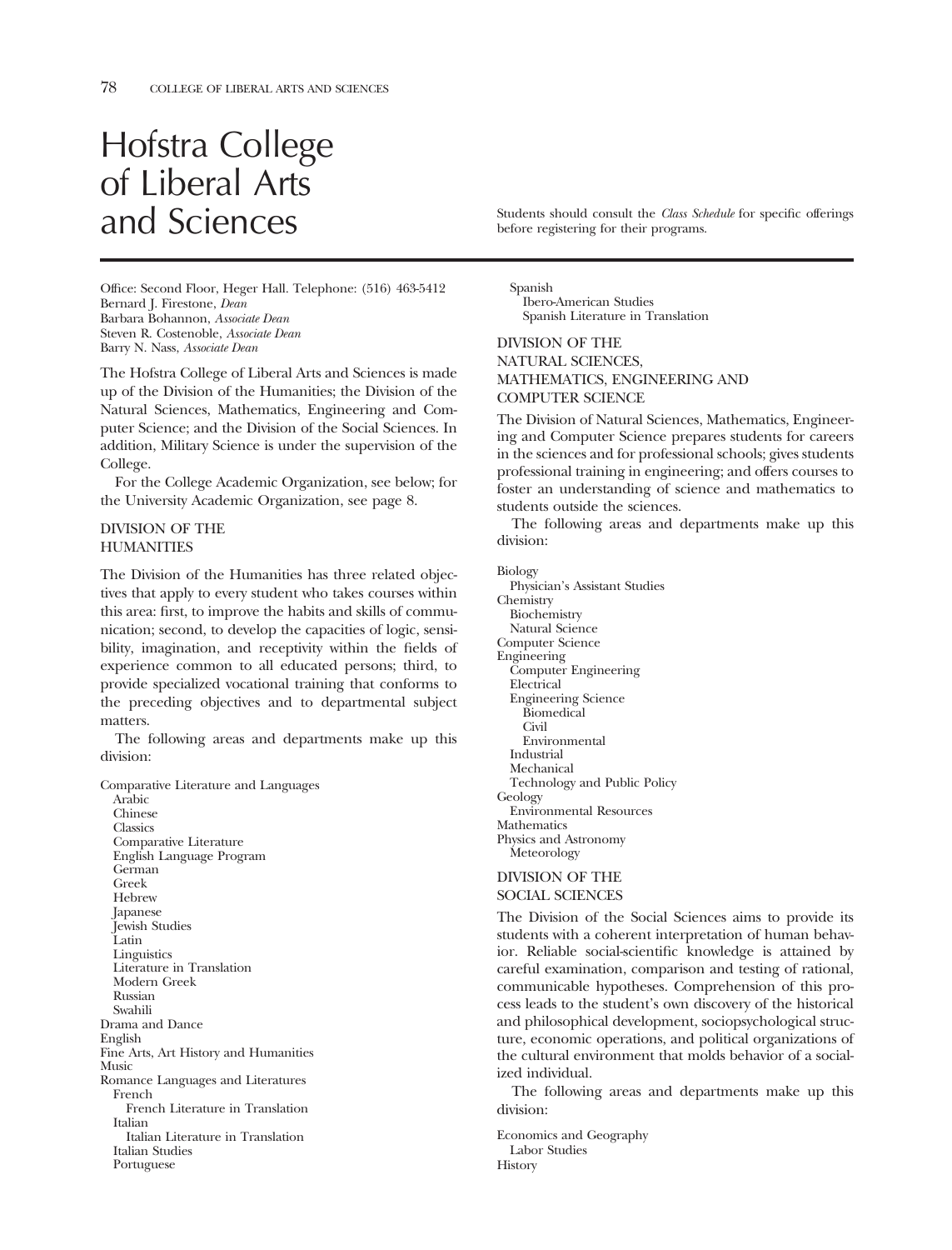Philosophy and Religious Studies Philosophy of Science Religious Studies Political Science International Affairs Public Affairs Psychology Sociology and Anthropology Speech-Language-Hearing Sciences

#### ADDITIONAL AREAS

Africana Studies American Studies Asian Studies Latin American and Caribbean Studies Liberal Arts Liberal Arts Colloquia Middle Eastern and Central Asian Studies Military Science Women's Studies

The Hofstra College of Liberal Arts and Sciences offers undergraduate programs leading to the degrees of Bachelor of Arts, Bachelor of Engineering, Bachelor of Fine Arts and Bachelor of Science (see page 81). Programs in teacher education are offered jointly with the School of Education through dual enrollment (see page 109).

### Core Courses

A number of Hofstra University bachelor's degree programs include core courses among their general degree requirements. Core courses are courses, given by particular academic departments in Hofstra College of Liberal Arts and Sciences, that have met special standards set by the faculty. These standards require that each course be highly suitable for teaching the liberal arts knowledge and skills that are fundamental to understanding our diverse cultural traditions.

There are seven categories of core courses, two for each of the three broad regions of learning that are identifed with the three academic divisions: Humanities, Natural Sciences and Mathematics/Computer Science, Social Sciences and one for the study of cultures which are neither European in character nor whose thought is expressed primarily in European languages (Cross-Cultural). Humanities core courses focus either on Appreciation and Analysis (including but not limited to the study of literature) or on Creative Participation. Social sciences core courses comprise a Behavioral Social Sciences and a History and Philosophy category. In the remaining division core courses are allocated to either a Natural Sciences or a Mathematics/Computer Science category. Cross-Cultural core courses are drawn from the humanities and from the social sciences.

The class schedule published for each semester distinguishes core courses from the other courses scheduled, by affxing a distinctive symbol (#) to each core course's listing, and also provides a separate consolidated tabulation of that semester's core course offerings grouped in divisional and subdivisional categories.

The Pass/ $D+/D$ /Fail option is not available for core courses. (See page 68 for exception.)

Subject to additions that are listed in the official class schedule, see page 79 for the approved core courses in the seven categories, two for each division and one for the Cross-Cultural category. Unless otherwise specifed, all are three semester hours. For course descriptions, consult the alphabetical departmental listings.

## Undergraduate Programs

#### BACHELOR OF ARTS

The candidate for the B.A. degree pursues studies that have elements both of breadth and of depth. The element of breadth is made up of inquiry, required and voluntary, that ranges widely over the arts and sciences, with a basis laid in the core courses students have chosen in specifed areas. Insofar as such broadening studies are general requirements for the degree, students are encouraged, beyond the fulfllment of minimal requirements, to explore various felds as their developing interests lead them. The element of depth in the B.A. program is mainly to be found in the feld of specialization or academic major, chosen by the student from one of the felds listed below, after a year or two of college work. For the major, each academic department defnes the special pattern of required and suggested study that suits its discipline.

Africana Studies Hebrew American Studies<br>Anthropology Ibero-American Studies<br>Italian Art History<br>Asian Studies Asian Studies Jewish Studies Biology Labor Studies Chemistry Latin American and Classics Caribbean Studies Caribbean Studies<br>Liberal Arts Comparative Literature Liberal Arts Computer Science Mathematics Dance Music Drama Philosophy Economics Physics<br>
Elementary Education<sup>\*\*</sup> Political Science Elementary Education\*\* Political Sc<br>
Engineering Science Psychology Engineering Science English Russian Secondary Education† French Sociology<br>Geography Spanish Spanish Geography<br>Geology Speech-Language-Hearing German Sciences

In addition to a major, a student may choose a second feld of lesser specialization, an academic minor. Minors are generally available in departments and programs that offer majors. Like the major, a completed minor feld will be listed on the student's record. The requirement for the optional minor in the College of Liberal Arts and Sciences is the successful completion of 18 semester hours of courses with at least six hours in residence in one program. Only courses acceptable for the major may be applied toward the minor, and only with grades of  $C-$  or

<sup>\*\*</sup>Dual enrollment required, see page 109.

<sup>†</sup>Dual major available.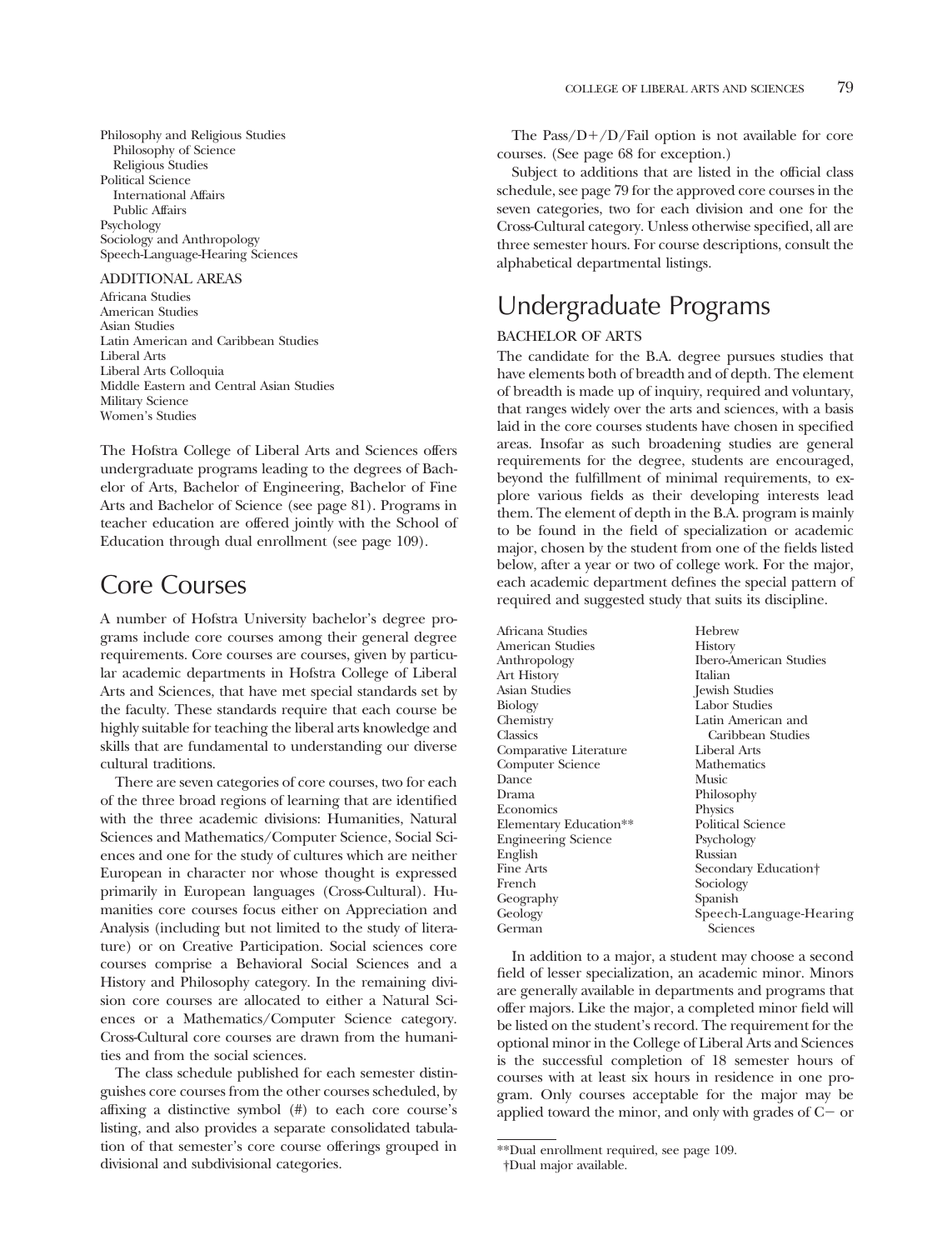better. Pass/ $D+/D$ /Fail credit will be given toward an academic minor for courses offered only on this basis. For an optional minor in the Zarb School of Business, see page 100; for the School of Communication, see page 106; for School of Education and Allied Human Services minors, see page 110; for interdisciplinary minors, see page 216. Refer to the department of minor specialization for specific requirements and to page 68 for  $Pass/D+/-$ D/Fail option.

Each academic department has faculty advisers for its student majors and minors. There are also special advisers for students who are interested in professional and preprofessional programs of medicine, dentistry, veterinary medicine, law (see page 270) and education (page 111). These specializations usually call for the student to follow the B.A. or B.S. program, using the options within it in appropriate ways. Such is the case, for example, for most students who plan to become secondary or elementary school teachers. Students should consult their preprofessional advisers early in their college work and remain in touch with them thereafter.

Beyond the general B.A. requirements listed below and the particular requirements of their majors, B.A. candidates have at least 30 semester hours of free choice, and often much more, out of the total of 124. A student may choose, as his/her experience indicates, to use the free electives to advance a preprofessional plan, to develop an academic minor, or simply to range widely over subjects of interest. A student may not count more than 45 semester hours within a single major discipline toward the 124 credits for the B.A. without special permission from the appropriate academic dean, except that this limit shall be 48 semester hours for those students qualifying and electing to undertake departmental honors courses. Where the major department requires more than 124 semester hours for the degree, the excess over 124 may include required work in the department additional to this 45/48 hour maximum.

Candidates for graduation with the degree of Bachelor of Arts must fulfll the following requirements:

- 1. The successful completion of at least 124 semester hours and a cumulative grade-point average of 2.0 in work completed at Hofstra.
- 2. At least 94 semester hours (93 hours for the B.A. specialization in Elementary Education and a liberal arts major) of the total must be in liberal arts. Beyond this minimum, the student may elect either nonliberal arts courses or additional liberal arts courses. See page 163.
- 3. There are three requirements that must ordinarily be completed in residence at Hofstra: 15 semester hours in the major feld of specialization, at least three semester hours in core course work toward each divisional core course requirement, and the last 30 semester hours. The 15 semester hours in the major and the resident core course requirement need not be included within the last 30 hours. Additional hours in residence in the major feld are required by the departments of Audio/Video/Film and Journalism

and Mass Media Studies. Please refer to individual department listings.

4. The fulfllment of the following six general requirements for the B.A.:\*

**NOTE**: requirements listed below may include options whereby a student may offer courses in one discipline (e.g., literature in translation) toward several different requirements. No student may use any *one* course to fulfll more than one general requirement. A single course, however, may be used to satisfy both a general degree requirement and a requirement that is specifc to a chosen major or minor.

- A. Nine semester hours of core courses in the humanities (see page 82). The nine semester hours must include three from the Creative Participation category and six from the Appreciation and Analysis category, including at least three semester hours of literature. No more than six semester hours of transfer or other advanced standing credit may be applied toward this requirement.
- B. Nine semester hours of core courses in natural sciences and mathematics/computer science (see page 82). At least three semester hours must be chosen from each category. No more than six semester hours of transfer or other advanced standing credit may be applied toward this requirement.
- C. Nine semester hours of core courses in the social sciences (see page 83). The nine semester hours must include three from the Behavioral Social Sciences category and three from the History and Philosophy category. No more than six semester hours of transfer or other advanced standing credit may be applied toward this requirement.
- D. Three semester hours of core course credit in the Cross-Cultural category (see page 83). Three semester hours of transfer or advanced standing credit may be applied to this requirement.
- E. Satisfactory completion of ENGL 1-2. Students entering Hofstra with full credit for English 1-2 must, during their frst semester at Hofstra, take the Hofstra English Profciency Exam. Students who do not pass the test are required to complete English 4 and retake and pass the Hofstra English Profciency Exam.
- F. Completion of level 4 of a foreign language, placement above level 4, or completion of the special language option.
	- 1) A student who continues the study of a foreign language begun in high school must take the language placement test (administered by the Language Laboratory) to determine placement in the proper level. No student shall receive credit toward graduation for any course below his or her level of placement in that language.

For students continuing the same language studied in high school, successful completion of level 4 of that

<sup>\*</sup>While these general requirements are deliberately held to a minimum, circumstances can arise in which a student may reasonably wish to seek given educational goals by different curricular means. In such a case, the student may apply to the Office of the Dean, Hofstra College of Liberal Arts and Sciences, for a variance.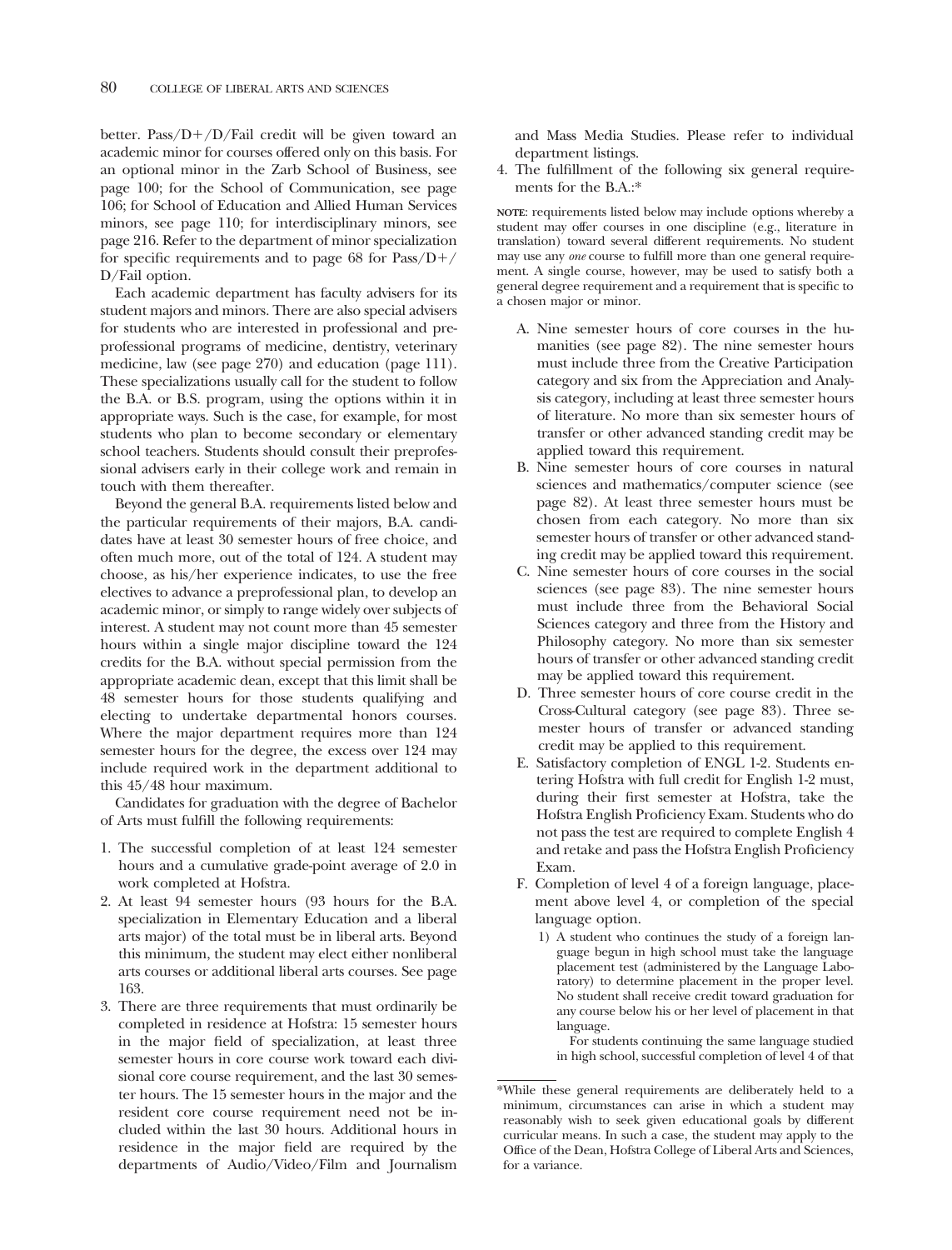language will satisfy the foreign language requirement. Students who transfer college credit in a foreign language should continue in the next level which follows that in which they have received credit. If continuing the same language as studied in high school, the foreign language requirement can only be satisfed by completing level 4; if these credits are in a language different from that studied in high school, they may continue to level 4, or the Special Language Option (see below) may apply. International students may satisfy this requirement either by completing ELP 36 or by placing out of the requirement by taking the placement examination in their native language.

2) A student who does not wish to continue the study of a foreign language studied in high school may—by filing a Special Language Option Form—take levels 1 and 2 of a foreign language not previously studied and six semester hours chosen from the following:

levels 3 and/or 4 of that language; levels 1 and/or 2 of any other foreign language not previously studied; literature in translation; comparative literature; linguistics: Jewish Studies, excluding JW ST 15, 16.

Students who wish to use option 2 should fle the Special Language Option Form with the Advisement Office. If the student's high school transcript is not on fle, the student must supply one in order to complete the process.

NOTE: The Pass/ $D+/D$ /Fail Option is not available for courses taken in fulfllment of any language requirement.

5. The fulfllment of major requirements as listed in the *Bulletin* under the department of specialization.

#### Transfer Credit and Core Course Requirements

Students who have taken any one or some combination of courses in the Humanities, Natural Science/Mathematics, Social Science and/or Cross-Cultural areas before coming to Hofstra, may be able to use those courses (excluding English composition and foreign language courses below level 20, BIO 50, and MATH 3A, 3B, 4A, 4B and 8) to partially meet the core requirements. Nevertheless, the following minimum requirements remain.

- 1. Students who transfer to Hofstra with fewer than 58 credits must take at least three semester hours *in each of these* core categories: a) Humanities Appreciation and Analysis (if fewer than three semester hours of transfer credit (advanced standing credit) are allocated to English literature or foreign literature, the Appreciation and Analysis requirement must be met by literature core course work), b) Humanities Creative Participation, c) Science, d) Mathematics, e) Behavioral Social Sciences and f) History and Philosophy.
- 2. Students who transfer to Hofstra with more than 58 credits must take at least three semester hours *in each of these* core categories: a) Humanities Appreciation and Analysis or Humanities Creative Participation (if fewer than three semester hours of transfer credit (advanced standing credit) is allocated to English literature or foreign literature, the Humanities requirement must be met by literature core course work), b) Science or

Mathematics, c) Behavioral Social Sciences or History and Philosophy.

- 3. Any transfer student who has taken a Cross-Cultural course prior to coming to Hofstra, may use that course to wholly satisfy the Cross-Cultural core requirement.
- 4. Credits that Hofstra students earn as visiting students elsewhere may not be used to meet or to reduce core course requirements.

#### BACHELOR OF ENGINEERING

The Hofstra College of Liberal Arts and Sciences offers a day and evening program leading to the degree of Bachelor of Engineering with a specialization in Engineering Science. An important objective of this curriculum is to provide a broad and liberating education as well as depth and competence in the engineering feld.

Candidates for graduation must fulfll the following requirements:

- 1. The successful completion of the required semester hours for the major and a cumulative grade-point average of 2.0 in work completed at Hofstra.
- 2. The liberal arts requirement for the specialization.
- 3. There are two requirements that must ordinarily be completed in residence at Hofstra. See specifc program for these requirements.
- 4. The fulfllment of the following general requirements for the B.E.
	- a) Satisfactory completion of ENGL 1-2 (see University Degree Requirements, page 71).
	- b) Humanities
	- c) Social sciences
- 5. The major and additional requirements as listed under the feld of study.

#### BACHELOR OF FINE ARTS

The Hofstra College of Liberal Arts and Sciences offers the degree of Bachelor of Fine Arts in Theater Arts.

Candidates for graduation with the B.F.A. degree in theater arts must fulfll the following requirements:

- 1. The successful completion of at least 132 semester hours and a cumulative grade-point average of 2.0 in work completed at Hofstra.
- 2. At least 62 semester hours of the total must be in liberal arts.
- 3. Candidates normally spend the last six semesters of full-time study in residence at Hofstra.
- 4. The fulfllment of the six general B.A. requirements.
- 5. Demonstration of profciency satisfactory to the drama faculty as determined by the following: annual screening of majors, a senior project and a comprehensive examination.
- 6. The major requirements as listed under the Department of Drama.

#### BACHELOR OF SCIENCE

The Hofstra College of Liberal Arts and Sciences offers programs leading to the degree of Bachelor of Science in the felds of specialization listed below. The objective of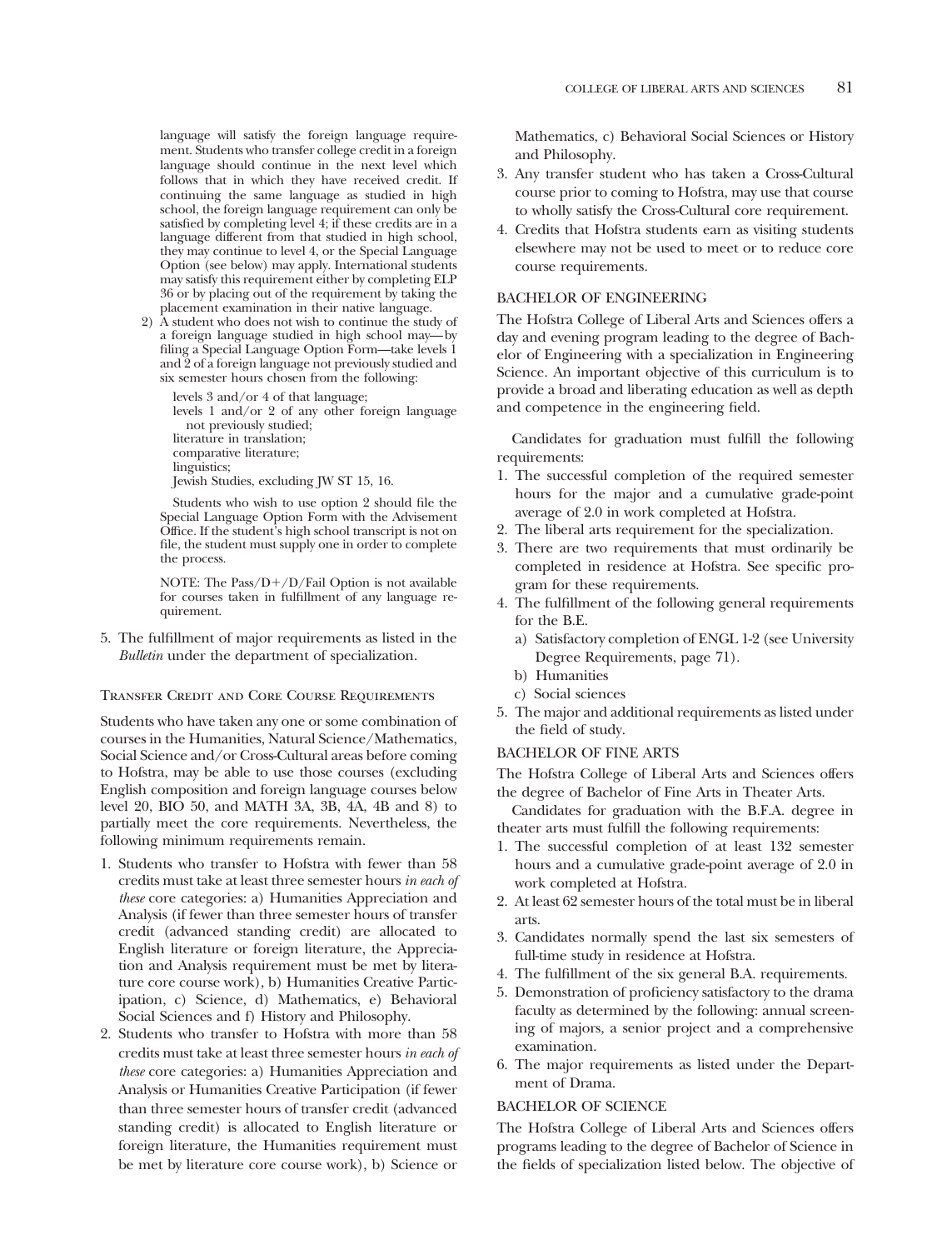#### **CORE COURSES HUMANITIES DIVISION**

| <b>APPRECIATION AND ANALYSIS CORE COURSES:*</b> |                                                                                                                                                                                                                                                                                                        |                            |                                                                                                                                                                                                                                                                                                                                                                                                                                                                                      |  |  |  |
|-------------------------------------------------|--------------------------------------------------------------------------------------------------------------------------------------------------------------------------------------------------------------------------------------------------------------------------------------------------------|----------------------------|--------------------------------------------------------------------------------------------------------------------------------------------------------------------------------------------------------------------------------------------------------------------------------------------------------------------------------------------------------------------------------------------------------------------------------------------------------------------------------------|--|--|--|
| AH<br>AM ST<br>**AVF                            | 3. Gods and Kings<br>4. Religion, Rulers and Rebellion<br>5. Form in the Art Work, I<br>6. Form in the Art-Work, II<br>7. American Art I<br>8. American Art II<br>74. Contemporary Art<br>101. Ancient Art<br>1. Creating America's Culture<br>10. Introduction to Film $\mathcal{C}$ Television Study | <b>FRLT</b>                | 167. Post-Colonial Literature of South Asia<br>41. Me, Myself, and I: Autobiographical Expressions from<br>the French<br>42. Heroines Exotic and Erotic: Romantic Women in<br>19th-Century French Narrative Prose<br>43. Decolonizing the Mind: Contemporary Literature from<br>Africa, Southeast Asia, and the Caribbean<br>46. Sex, Gender and Love in 20th-Century French Prose<br>47. French Literature and the World of Music<br>48. The Knightly Heritage in French Literature |  |  |  |
| <b>CLL</b>                                      | 39. Mythologies and Literature of the Ancient World<br>40. Literature of the Emerging Europe<br>53. Faust Theme<br>54. The Oedipus Theme<br>75. Women Writers in the Romantic Tradition<br>190. World Literature and the Anatomy of<br>Cultural Difference                                             | <b>HUHC</b><br><b>ITLT</b> | 49. Irony in Modern French Literature<br>50. Reconstructing French Caribbean Identities<br>52. Sovereignty and Quebec: A Literary and Cultural<br>Perspective<br>13. C&E Fall Humanities<br>14. C&E Spring Humanities<br>40. Nature, Gender, and Sin in Pre-Modern Italy                                                                                                                                                                                                             |  |  |  |
| <b>DNCE</b><br><b>DRAM</b>                      | 127. Dance Appreciation<br>1. Theater Appreciation I<br>173,174. History of the Drama I,II (3 s.h. each)<br>175,176. Modern Drama I, II $(3 \text{ s.h. each})$                                                                                                                                        | <b>JW ST</b>               | 90. Lifelines: Italian Women's 20th-Century Prose Fiction<br>10. The Bible: Ancient and Modern Perspectives<br>11. Judaic Perspectives on the Hebrew Bible<br>30. Literature of the Holocaust                                                                                                                                                                                                                                                                                        |  |  |  |
| <b>ENGL</b>                                     | 40. Source Studies<br>41,42. English Literature I, II $(3 \text{ s.h. each})$<br>43,44. Western Literature I, II (3 s.h. each)<br>51. The American Literary Identity<br>52. The American Experience in Context                                                                                         | <b>LIT</b><br><b>MUS</b>   | 108. Modern Jewish Intellectuals<br>88. Self & Society in Chinese Literature<br>89. Beauty $\mathcal G$ Sadness in Japanese Literature $\mathcal G$ Culture<br>90. Modern Arabic Literature<br>3. Music Appreciation                                                                                                                                                                                                                                                                 |  |  |  |
|                                                 | 107. Canterbury Tales<br>115. Shakespeare: The Earlier Plays and Sonnets<br>121. Studies in the Novel I<br>129. The 18th Century                                                                                                                                                                       | <b>SPLT</b>                | $129.$ Opera<br>130. Symphonic Literature<br>135. Introduction to Electronic Music<br>51. Don Quixote and the Modern Novel                                                                                                                                                                                                                                                                                                                                                           |  |  |  |
|                                                 | 139. The African Novel<br>141. African American Literature II<br>143. American Literature I<br>145A. American Fiction, 1900-1950<br>153. The Romantic Age<br>157. The Age of Dickens                                                                                                                   | <b>WST</b>                 | 52. Interpreting the Hispanic Legacy<br>57. Gender and Culture: Women Through the Lens of<br>Spanish Female Writers<br>58. The Empire Writes Back: Autobiography and Resis-<br>tance in Colonial Spanish America<br>1. Introduction to Women's Studies                                                                                                                                                                                                                               |  |  |  |

*\**Each course listed in this category is a literature course, except for AH 3, 4, 5, 6, 7, 8, 74, 101, AVF 10, DNCE 127, DRAM 1, MUS 3, 130 and 135, WST 1. \*\*AVF 10 offered in the School of Communication.

**CREATIVE PARTICIPATION CORE COURSES:** 

| <b>DNCE</b> | 11M,12M. Modern Dance I,II $(2\frac{1}{2}$ s.h. each) | FA<br>8. Art Concepts and Experiences                  |  |
|-------------|-------------------------------------------------------|--------------------------------------------------------|--|
|             | 13.14. Modern Dance III, IV (2 s.h. each)             | 9. Art Studio: Sculpture                               |  |
|             | 11A-14A. Modern Dance IA-IVA (2 s.h. each)            | <b>MUS</b><br>1. Introduction to Music                 |  |
|             | 15M, 16M. Ballet I, II $(2\frac{1}{2}$ s.h. each)     | 20. Ensemble $(\frac{1}{2}$ s.h.)                      |  |
|             | 17. Ballet III $(2 \text{ s.h.})$                     | 21. University Band $(\frac{1}{2}$ s.h.)               |  |
|             | 15A-17A. <i>Ballet IA-IIIA</i> (2 s.h. each)          | 22. University Symphony Orchestra $(\frac{1}{2}$ s.h.) |  |
| <b>DRAM</b> | 59A. Acting Workshop                                  | 23. University Mixed Chorus $(\frac{1}{2}$ s.h.)       |  |
|             | 78. Theater Design Fundamentals: Methods and          | 24. University Wind Ensemble $(\frac{1}{2}$ s.h.)      |  |
|             | <i>Materials</i>                                      | P 1-22. Private Instruction (1 s.h. each)              |  |
|             | 157. Choreography for the Theater                     | $*$ $SPCM$<br>1. Oral Communication                    |  |
| <b>ENGL</b> | 133. Workshop: General Creative Writing               | 7. Public Speaking                                     |  |
|             |                                                       |                                                        |  |

#### **NATURAL SCIENCES, MATHEMATICS/COMPUTER SCIENCE DIVISION NATURAL SCIENCES CORE COURSES:**   $\overline{1}$

| <b>ASTR</b> | 11. The Solar System                                  | <b>NSC</b>  | 11. The Physical Sciences                       |
|-------------|-------------------------------------------------------|-------------|-------------------------------------------------|
|             | 12. Stars and Galaxies                                |             | 12. Energy and Atoms                            |
| <b>BIO</b>  | 1 & 2. General Biology I, II $(4 \text{ s.h. each})$  | <b>PHYS</b> | 1A. with 1B. Elementary Physics with Laboratory |
|             | 3. Biology in Society                                 |             | $(4 \text{ s.h. total})$                        |
|             | 4. Human Biology                                      |             | 2A. with 2B. Elementary Physics with Laboratory |
| <b>CHEM</b> | 1. Atoms, Molecules and Genes                         |             | $(4 \text{ s.h. total})$                        |
|             | 3A. with 3B. General and Inorganic Chemistry I, with  |             | 4. Conceptual Physics                           |
|             | Laboratory (4 s.h. total)                             |             | 5. Light                                        |
|             | 4A. with 4B. General and Inorganic Chemistry II, with |             | 6. Acoustics, Music and Speech                  |
|             | <i>Laboratory</i> (4 s.h. total)                      |             | 11A. with 11B. General Physics with Laboratory  |
| <b>GEOL</b> | 1C. Physical Geological Science                       |             | $(5 \text{ s.h. total})$                        |
|             | 2C. Historical Geological Science                     |             | 12A. with 12B. General Physics with Laboratory  |
|             | 3. Astrogeology—Planetary Science                     |             | $(5 \text{ s.h. total})$                        |
|             | 5. Environmental Geology and Natural Hazards          | TPP         | 1. Introduction to Environmental Systems        |
|             | 6. Introduction to Dinosaurs and the Mesozoic World   |             |                                                 |
|             | 7, 8. Earth Science I, II                             |             |                                                 |

\*\*SPCM 1, 7 offered in the School of Communication.

**NOTE:** The Pass/D+/D/Fail option is not available for core courses. (See page 68 for exception.)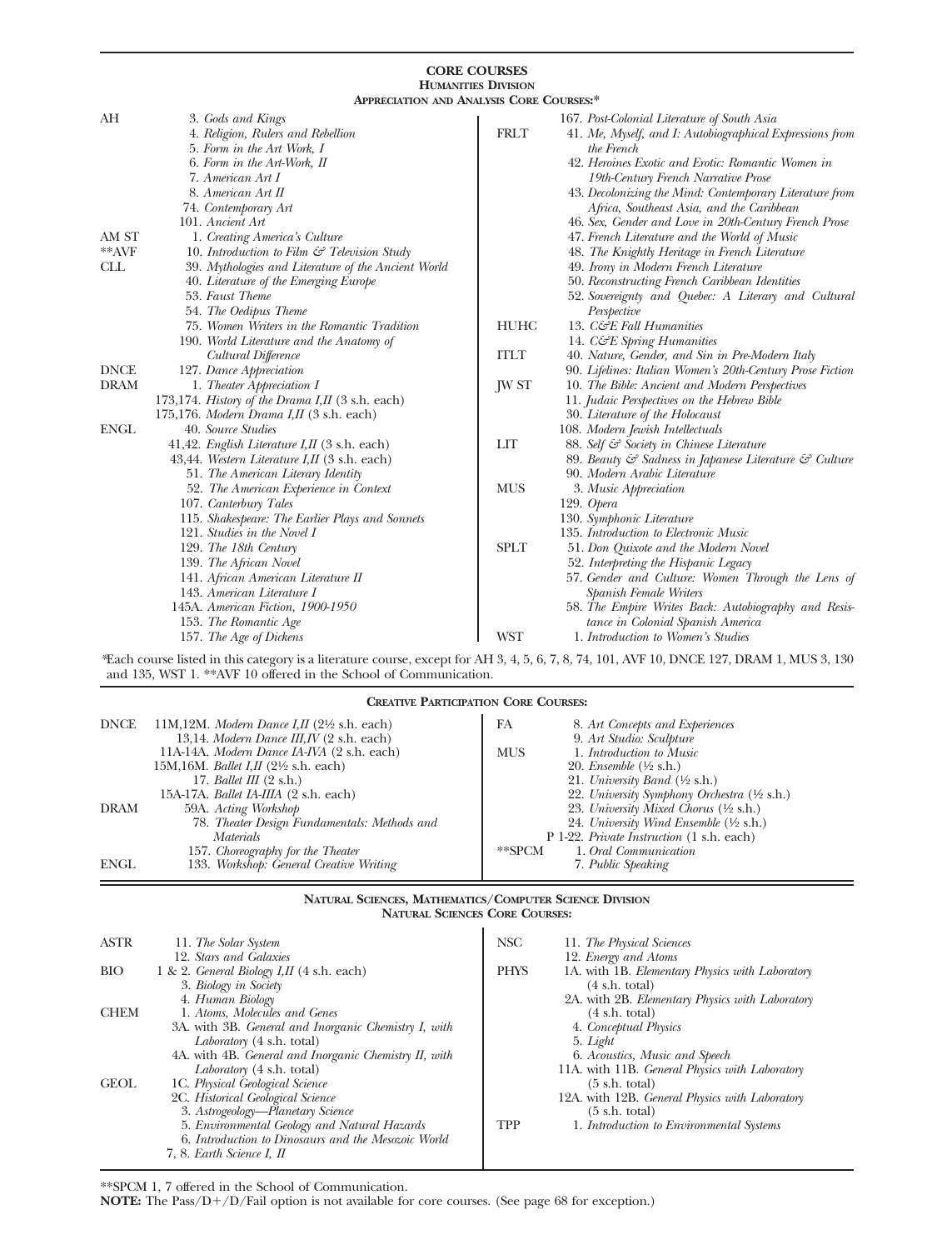| <b>CORE COURSES</b>                                                                |                                                                                                                                                                                                                                                                                                         |                            |                                                                                                                                                                                                                                                                                                                                              |  |  |  |  |
|------------------------------------------------------------------------------------|---------------------------------------------------------------------------------------------------------------------------------------------------------------------------------------------------------------------------------------------------------------------------------------------------------|----------------------------|----------------------------------------------------------------------------------------------------------------------------------------------------------------------------------------------------------------------------------------------------------------------------------------------------------------------------------------------|--|--|--|--|
| (continued)<br><b>MATHEMATICS/COMPUTER SCIENCE CORE COURSES:</b>                   |                                                                                                                                                                                                                                                                                                         |                            |                                                                                                                                                                                                                                                                                                                                              |  |  |  |  |
| CSC<br>MATH                                                                        | 5. Overview of Computer Science<br>15. Fundamentals of Computer Science I<br>16. Fundamentals of Computer Science II<br>9. Linear Mathematics and Matrices<br>10. Basic Calculus<br>10E. Basic Calculus with Applications (4 s.h.)<br>11. <i>Precalculus</i> (4 s.h.)                                   | MATH                       | 12. Mathematical Excursions<br>13C. Elementary Mathematical Models Through Comput-<br>ers<br>15. Elementary Set Theory, Logic and Probability<br>16. Explorations in Mathematics<br>19. Analytical Geometry and Calculus I (4 s.h.)<br>20. Analytical Geometry and Calculus II (4 s.h.)<br>29. Analytical Geometry and Calculus III (4 s.h.) |  |  |  |  |
| <b>SOCIAL SCIENCES DIVISION</b><br><b>BEHAVIORAL SOCIAL SCIENCES CORE COURSES:</b> |                                                                                                                                                                                                                                                                                                         |                            |                                                                                                                                                                                                                                                                                                                                              |  |  |  |  |
| ANTH                                                                               | 1. Human Evolution in Philosophical Perspective<br>3. Culture, Tradition and Transformation<br>4. Cultural Diversity<br>5. Archaeology: Living in the Material World<br>107. Development, Conservation, and Indigenous Peoples                                                                          | HUHC<br>LABR<br><b>PSC</b> | 12. C&E Spring Social Sciences<br>141C. Labor Economics<br>1. American Politics<br>2. Comparative Politics<br>110. African Politics                                                                                                                                                                                                          |  |  |  |  |
| ECO                                                                                | 137. Race and Ethnicity: an Anthropological Perspective<br>7. Explorations of Current Economic Issues<br>10. Economics, Environment and Community<br>133. Health Economics<br>141C. Labor Economics                                                                                                     | PSY<br>SOC                 | 144. Asian Politics and Government<br>7. Fundamental Perspectives in Psychology<br>4. Contemporary Society<br>18. Social Theory and Social Issues<br>34. Ethnicity and Minority Group Relations                                                                                                                                              |  |  |  |  |
| GEOG                                                                               | 3. Geographic Systems: An Introduction to Topical Geog-<br>raphy<br>80. Transport Geography<br>102. Population, Resources and Environment<br>106. Urbanization in the Developing World<br>140. Geography of Latin America<br>145. Geography of Africa                                                   | <b>SPCH</b><br>WST         | 134. Race Relations in the United States<br>9. Exploring the Communication Sciences<br>1. Introduction to Women's Studies                                                                                                                                                                                                                    |  |  |  |  |
|                                                                                    | HISTORY AND PHILOSOPHY CORE COURSES:                                                                                                                                                                                                                                                                    |                            |                                                                                                                                                                                                                                                                                                                                              |  |  |  |  |
| HIST<br>HUHC                                                                       | 11. Western Civilization I<br>12. Western Civilization II<br>13. American Civilization I<br>14C. American Civilization II<br>29. American Lives in Historical Perspective<br>105. Ancient Egyptians, Hebrews and Greeks<br>162C. Protest and Reform in American History<br>11. C&E Fall Social Sciences | PHI<br><b>RELI</b>         | 10. Introduction to Philosophy<br>14. Introduction to Ethics I<br>20. Social and Political Philosophy<br>120. Philosophy of Law<br>161. Philosophy of Science<br>163. Philosophy of Religion<br>12. Introduction to Western Religious Traditions<br>100. Modern Religious Thought                                                            |  |  |  |  |
|                                                                                    | <b>CROSS-CULTURAL CORE COURSES:</b>                                                                                                                                                                                                                                                                     |                            |                                                                                                                                                                                                                                                                                                                                              |  |  |  |  |
| ANTH                                                                               | 4. Cultural Diversity<br>32. Women and Development<br>106. Peoples and Cultures of the Middle East and<br>North Africa<br>107. Development, Conservation, and Indigenous Peoples<br>113. Archaeology of Civilization of the New World<br>116. Religion in Cross-Cultural Perspective                    | LING<br>LIТ<br>MECA<br>PHI | 71. Language and Society in Africa, Asia and<br>Latin America<br>88. Self & Society in Chinese Literature<br>89. Beauty & Sadness in Japanese Literature & Culture<br>90. Modern Arabic Literature<br>1. Introduction to Middle East and Central Asia<br>17. Introduction to Eastern Philosophy                                              |  |  |  |  |
| ECO<br>ENGL                                                                        | 117. Women and Development in the Middle East<br>139. The African Novel<br>150. Native American Literature<br>167. Post-Colonial Literature of South Asia                                                                                                                                               | <b>PSC</b>                 | 102. Mysticism and the Spiritual Quest<br>103. Life, Death and Immortality<br>110. African Politics<br>144. Asian Politics and Government                                                                                                                                                                                                    |  |  |  |  |
| FRLT                                                                               | 168. Carribbean Experience in Literature<br>43. Decolonizing the Mind: Contemporary Literature<br>from Africa, Southeast Asia, and the Caribbean<br>50. Reconstructing French Caribbean Identities                                                                                                      | RELI                       | 15. Introduction to Eastern Religious Traditions<br>50. Islam<br>75. Mysticism and the Spiritual Quest<br>80. Life, Death and Immortality                                                                                                                                                                                                    |  |  |  |  |
| GEOG                                                                               | 113C. The Geography of East and Southeast Asia                                                                                                                                                                                                                                                          |                            | 85. Comparative Religious Ethics                                                                                                                                                                                                                                                                                                             |  |  |  |  |
| HIST                                                                               | 145. Geography of Africa<br>71. China and Japan to 1800<br>72C. China and Japan Since 1800<br>73. The Modern Middle East<br>117A. <i>History of Africa to 1800</i><br>173. Modern China                                                                                                                 | <b>SOC</b>                 | 32. Women and Development                                                                                                                                                                                                                                                                                                                    |  |  |  |  |

 $\bold{NOTE:}$  The Pass/D+/D/Fail option is not available for core courses. (See page 68 for exception.)

 $=$ 

 $=$